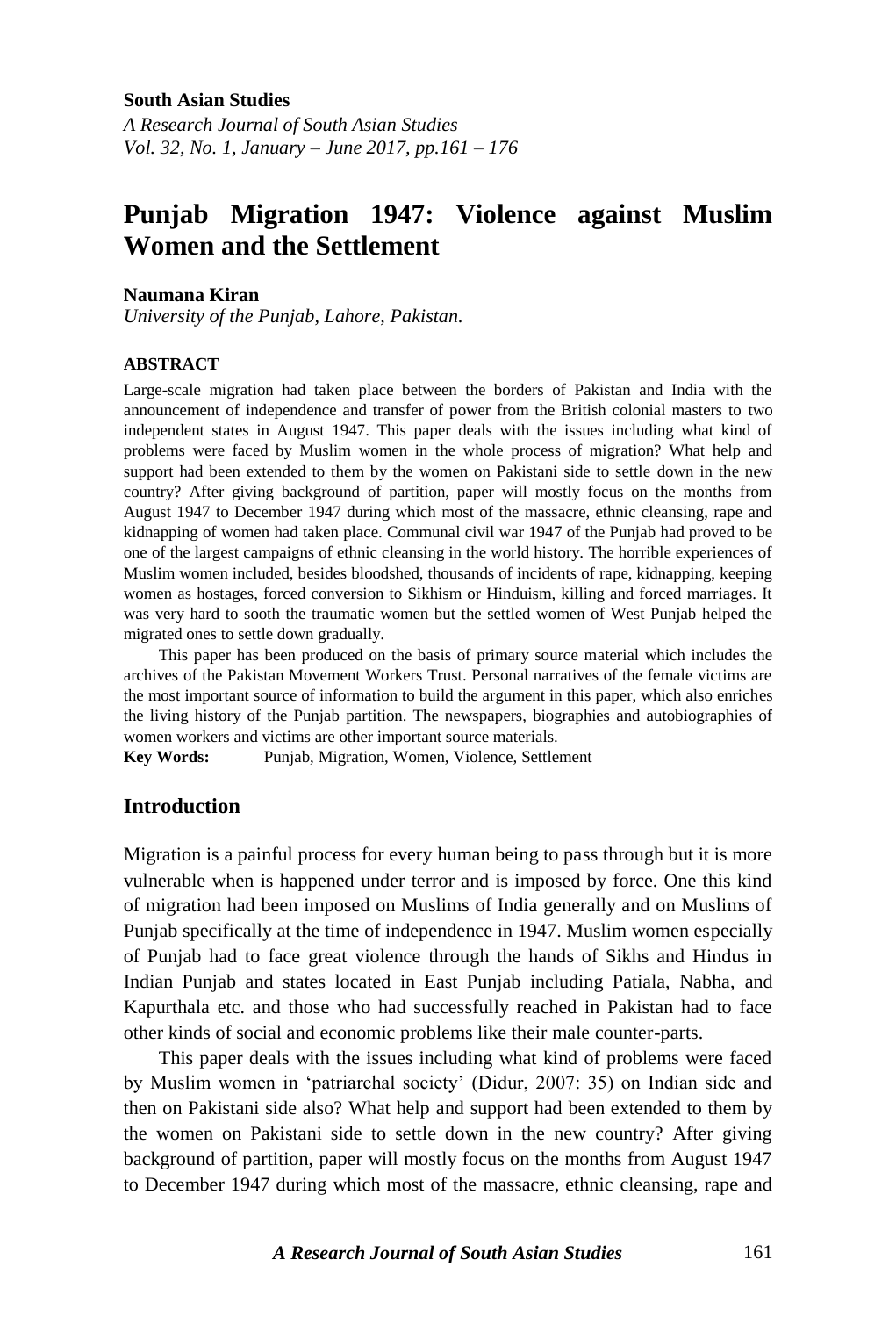kidnapping of women had taken place. Especially from August 1947 to October 1947 communal civil war of the Punjab had proved to be one of the largest campaigns of ethnic cleansing in the world history. (Hassan, 2006: 42) These elements had reached at its climax after announcement of Radcliff Award on 17 August 1947 and it continued till December 1947. However IAN Talbot has mentioned that this phase of violence continued till November 1947. (Talbot: 2006, 37) Muslim women had to pass through the horrible experience of their lives. Besides bloodshed there were thousands of incidents of rape, kidnapping, keeping women as hostages, forced conversion to Sikhism or Hinduism, killing and in some cases forced marriages.

This paper has been produced on the basis of primary source material which includes the files of the Gold Medalists, available at archives of the Pakistan Movement Workers Trust. Oral history or personal narratives of the female victims are the most important source of information to build the argument in this paper. Each such account of the women is contributing in enriching the living history of the Punjab partition. The author had conducted interviews of a lot of females who had passed through the bad experience and of those who had helped the migrated ladies in the settlement process. The interviews had been conducted since last many years from many elderly ladies of author's own family also who had also migrated from different parts and states of Indian Punjab to Pakistani Punjab. The newspapers, biographies and autobiographies of women workers are other important source material.

## **Why is there Need to Produce Living Women History of the Partition of Punjab?**

The partition of Punjab and then migration is still a cataclysmic event in the history of Pakistan movement. Until now some valuable works had been produced on partition experiences of Muslims of Punjab, but such works mostly present general picture and general plight of human being. Ishtiaq Ahmed"s *The Punjab Bloodied, Partitioned and Cleansed* is an excellent work but it has depicted the event, seen with men"s eyes only and the voice of female gender could not get its space in his work.Being a man he had to be conscious of the social and cultural boundaries of the area. Pippa Virdee had accepted that many Pakistani women were not ready to share their traumatic experiences with her. (Virdee: 2013, 49- 62). It might have happened due to her foreign nationality. Tai Yung Tan"s The *Aftermath of Partition in South Asia* deals mostly with Sikhs and their problems. It generally covers all sorts of migration of post-partition era including migration form Delhi and Bengal also, so women of Punjab could get less space in it. Sarah Ansari"s *Partition, Migration and Refugees* is another valuable work but it deals with the Urdu-speaking migrants of Delhi and other areas who had been settled in Karachi and other Urban centers of Sindh, Pakistan. Urdu literature had produced a number of works on human experience of the Punjab partition. Females" feelings, sorrow and depression is well depicted in the works of Sa"adat Hasan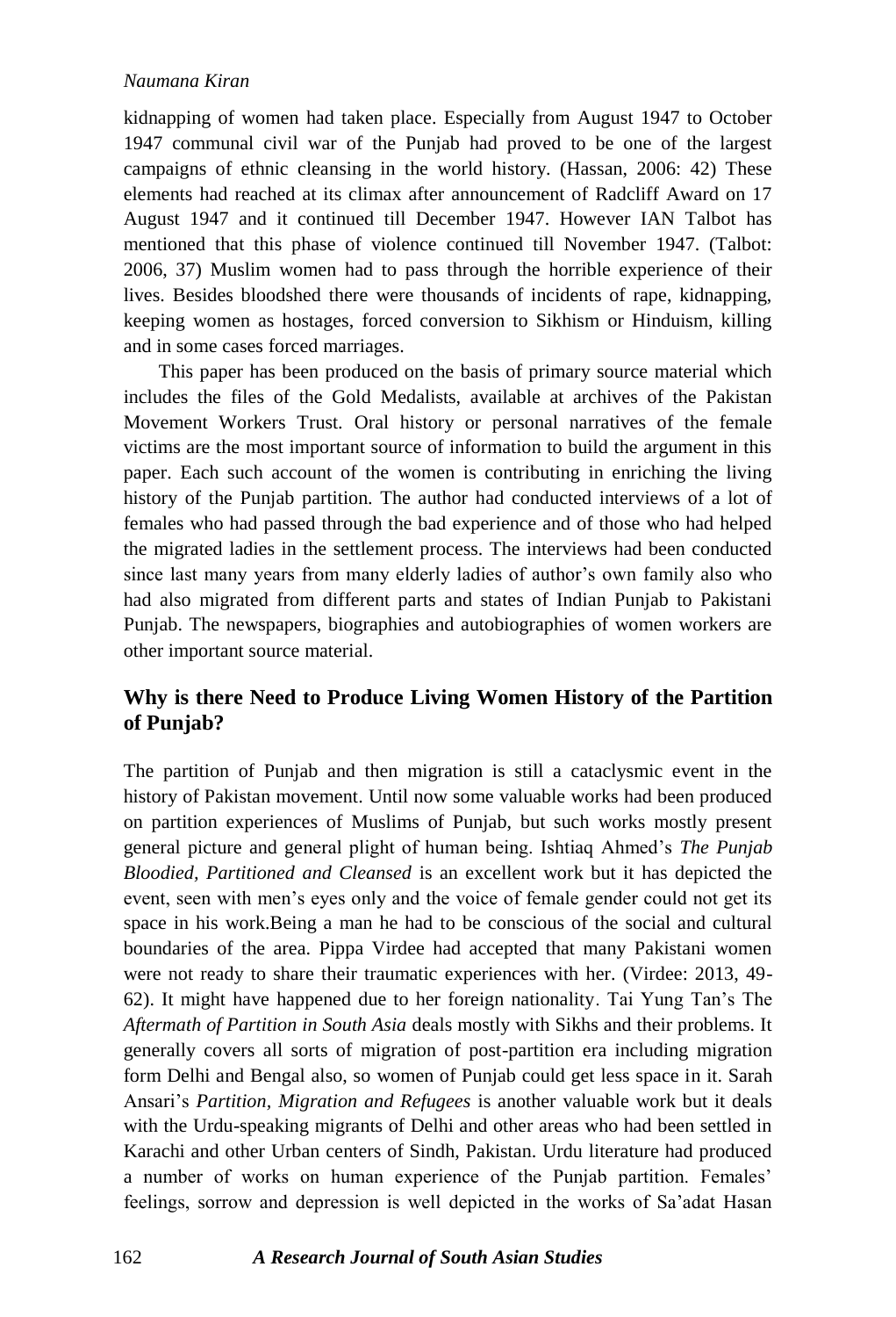Manto and Intizar Hussain, (Naim and R. L. Schmidht: 1965, 19-23) which are literary sources, not historical.

The Punjab's case was different from the other parts of the British empirein India as three communities; Sikhs, Hindus and Muslims were busy in "communal war of succession" (Mansergh and Moon: Vol: XII, 1982, 512) at the time of transfer of power from colonial masters to the local communities. Sikhs and Hindus were united against Muslims. In the episode of communal war of succession, extreme violence had taken place against the women. In other words, it is hard but neglected truth that women were the "chief sufferers" of the Partition of Punjab and sexual violence against them became a "conscious process of maximizing intimidation."(Manor: 1995, 453). They came to be seen as "territory" to be occupied and rape became a method to "demoralize and defeat rival men." (Manor: 1995, 453). They had to pass through such terrible cruelties as the chopping of their breasts and noses and 'impregnation by sticks and metal rods.' (Talbot and Singh: 2009, 68) Even Indian Prime Minister Jawaharlal Nehru felt ashamed on the deeds of his people. In a radio broadcast on 9 September 1947, he said:

> …there are some things much worse than the deaths that have taken place. I am ashamed of the acts that my people have done and I fear the disgrace and the consequence of evil deeds will remain with us for a long time… (Gopall: 2001, 15).

This epic tragedy had changed the destiny of thousands rather millions of women who had not been given centric position in the historical analysis. It seems the reason is unwillingness of female victims to share their traumatic experiences with the strangers. The positive element of this paper is that the women of author's own family who had migrated from East Punjab or states of East Punjab were ready to share their experiences. Some were ready to mention their names and the others told horrible eye-witness accounts which were associated with the other females of their circle, street, village or of any friend"s account. This paper is an attempt to discover the buried truths of human especially female sacrifices and hardships associated with the freedom struggle.

The women had to leave their homes in odd circumstances under high level of fear and many of the females had never reached to Pakistan as they were kidnapped, raped, killed and in other cases were forcefully converted to Sikhism. Manor had mentioned that the total number of abducted women in Punjab alone was in the range of forty to forty-five thousand. (Manor: 1995, 454). Begum Salma Tassaduq Hussain has mentioned that the number of abducted women was around ninety thousand. (Hussain: 1990, 125). Another opinion is that around sixty thousand Muslim women were abducted. (Masroor: nd, 43). Those who managed to reach Pakistan had to face other kinds of economic and social problems. Besides these problems, the trauma of sexual violence, which many of them had to experience, observe or face, haunted them through-out their lives. All experiences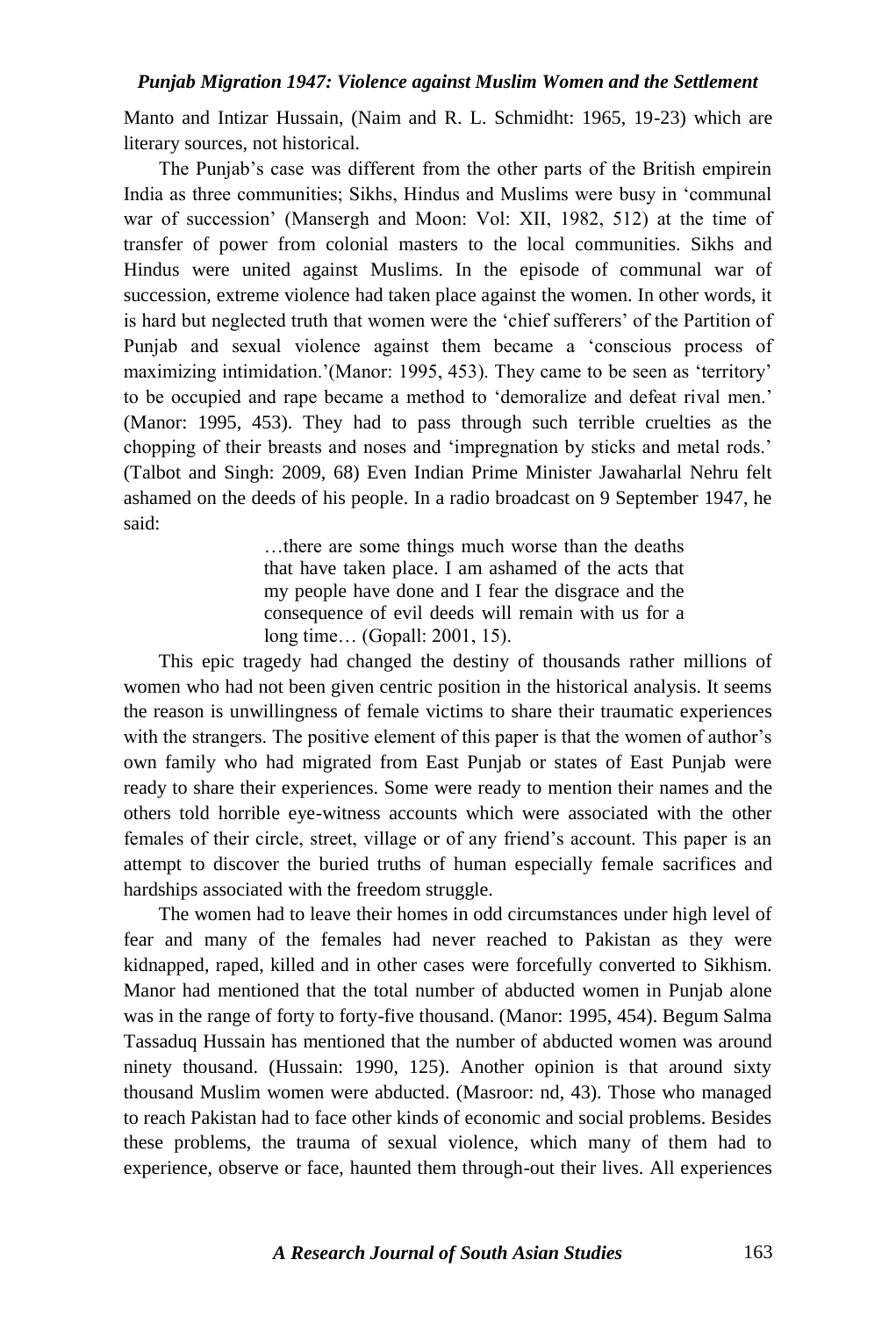and observations, mentioned in this paper are true, except names in few cases, and present the real picture of the events of 1947 Punjab migration.

## **The Independence from British Raj or Partition**

It is still a phenomenon for some of those unlucky women who passed through the traumatic situation to remember the event of independence as only independence or as partition. Whatever we call it, the transfer of power from British to India and Pakistan had taken place on  $14<sup>th</sup>$  August 1947. Independence had been achieved by Muslims of India after a long struggle under the leadership of Quaid-i-Azam. Muslim women of Punjab and North West Frontier played leading role to achieve the target of independence. The British wanted to leave India as a united country but it was due to efforts of the Quaid-i-Azam Mohammad Ali Jinnah and open support of Muslim masses for establishment of an independent Muslim country that the British had to accept their demand of partition of India. Lord Mountbatten was sent as the last Viceroy of British India on 24 March 1947 who had materialized the Plan of Independence and Partition.

Partition Plan was introduced by Lord Mountbatten on 3<sup>rd</sup> June 1947 under which partition of Bengal and Punjab was fait accompli. (Sadullah: 1993, 4-10). Mountbatten, while presenting the Partition plan in a radio broadcast, said:

> …the people of India themselves should decide this question of partition…It was necessary in order to ascertain the will of the people of Punjab…to lay down boundaries between the Muslim majority areas and the remaining areas, but I want to make it clear that the ultimate boundaries will be settled by a Boundary Commission and will almost certainly not be identical with those which have been provisionally adopted. (Mansergh and Moon: Vol. XI, 1982, 89)

To materialize the objective of partition of Bengal and Punjab, a boundary commission was formed under chairmanship of Sir Cyril Radcliffe. The Award was announced on  $17<sup>th</sup>$  August 1947. Radcliffe Award is generally considered as the basic cause of a large scale migration, and of violence of Sikh and Hindu majority communities in East Punjab against Muslim women. It created problematic and in many cases "illogical" (Tan and Kudaisya: 2000, 25) boundaries. The Boundary Commission was instructed to demarcate the boundaries on the "basis of ascertaining the contiguous majority areas of Muslims and non-Muslims." (Mansergh and Moon: Vol. XII, 1982, 758). But unfortunately, Muslim majority areas unjustifiably and illegally were given to India. Such areas included Gurdaspur, Batala, Pathankot, Amritsar, Jalandhar, Ferozpur, Zira etc. (Sadullah: 1993, I-LXVII) The Muslims of these areas and of Sikh states had to face the toughest time. Secondly, Sikhs got extremely reactionary because they considered themselves as real successor of Punjab because of different reasons; they ruled Punjab before the British occupation and the British government had extended 'flattering treatment' (Collins and Lapierre: 1982, 127) towards this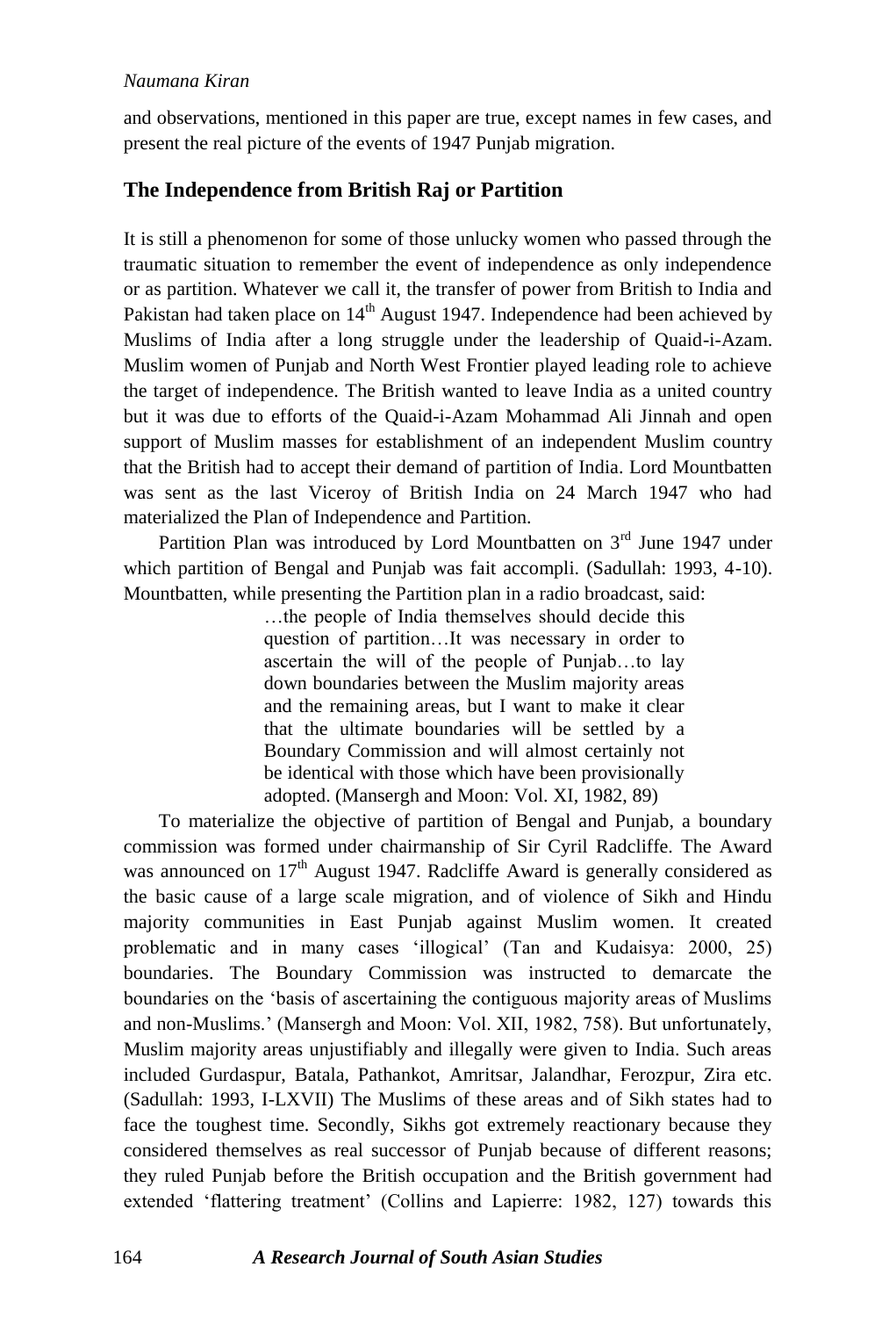community. Otherwise they were only four million out of total twenty-eight million of the Punjab's population. (Collins and Lapierre: 1982, 127).

## **Violence against Muslim Women**

This part of the paper discusses about general plight of the Muslim women initially and then some individual and personal experiences of migrant females finally. Muslim massacre and violence against Muslim women on a lesser scale had been started even before the announcement of the Partition Plan. On 3<sup>rd</sup> March, 1947 the Sikh leader Master Tara Singh declared:

> Let the Khalsa Panth now realize the gravity of the situation. I expect every Sikh to do this duty. We shall live or die but shall not submit to Muslim domination. (Mirza: 1985, 226).

After this statement, the Sikhs started killing the innocent Muslims. The process reached at its climax after announcement of Radcliffe Award. The Hindus and Sikhs had also migrated from the West Punjab to Indian areas on a very big scale. As Hindus had strong control on the transportation network, so migration was not difficult for Hindus. According to the announcement of  $4<sup>th</sup>$  August district Amritsar, Gurdaspur, Ferozpur and Jalandhar were going to be included in Pakistan. But due to evil designs of Hindu leadership these Muslim majority area with a lot of others were given to India. (Jallundhry: 1981, 238-39). The Hindus and Sikhs celebrated their first night of freedom with the blood of Muslims.

Khawaja Iftikhar has mentioned that the most horrible situation had been developed for Muslims in Amritsar, a neighboring city of Lahore. It was expected before final announcement of Radcliffe Award that the city would be given to Pakistan. Unlike the expectation the city was given to India and the Sikhs and Hindus celebrated their victory with disrespect of Muslim women and of killing the Muslims generally. Chawk Pragdas, Amritsar event was the practical implementation of Tara Singh's threat. (Talbot: 2006, 41-42). While giving graphic details of the scene of a mosque (Masjid Rangrezan) in Amritsar, where poor Muslim women and children had taken refuge, Iftikhar has written, "The savagery that was let loose did not spare even milk-sucking infants, while women and young girls were lying dead, naked in pools of blood." (Iftikhar: 1991, 214). The situation was so worst in Amritsar that Master Tara Singh wrote to India"s first Chief of General Staff that he could not guarantee safe passage of Muslim refugees from Amritsar. (Hudson: 1969, 411). The British governor of Punjab had already had understanding of the upcoming violence which would take place after declaration of independence. He wrote to his Secretary Abbel, "the communal feeling is now unbelievably bad." (Tanwar: 2006, 251). Practically, complete anarchy prevailed in Amritsar. Field Marshal Sir C. Auchinleck while writing to Viceroy of India had mentioned regarding Amritsar:

> The strife here was started by Sikhs who had formed armed bands of considerable strength which are carrying out raids on Muslims or preponderantly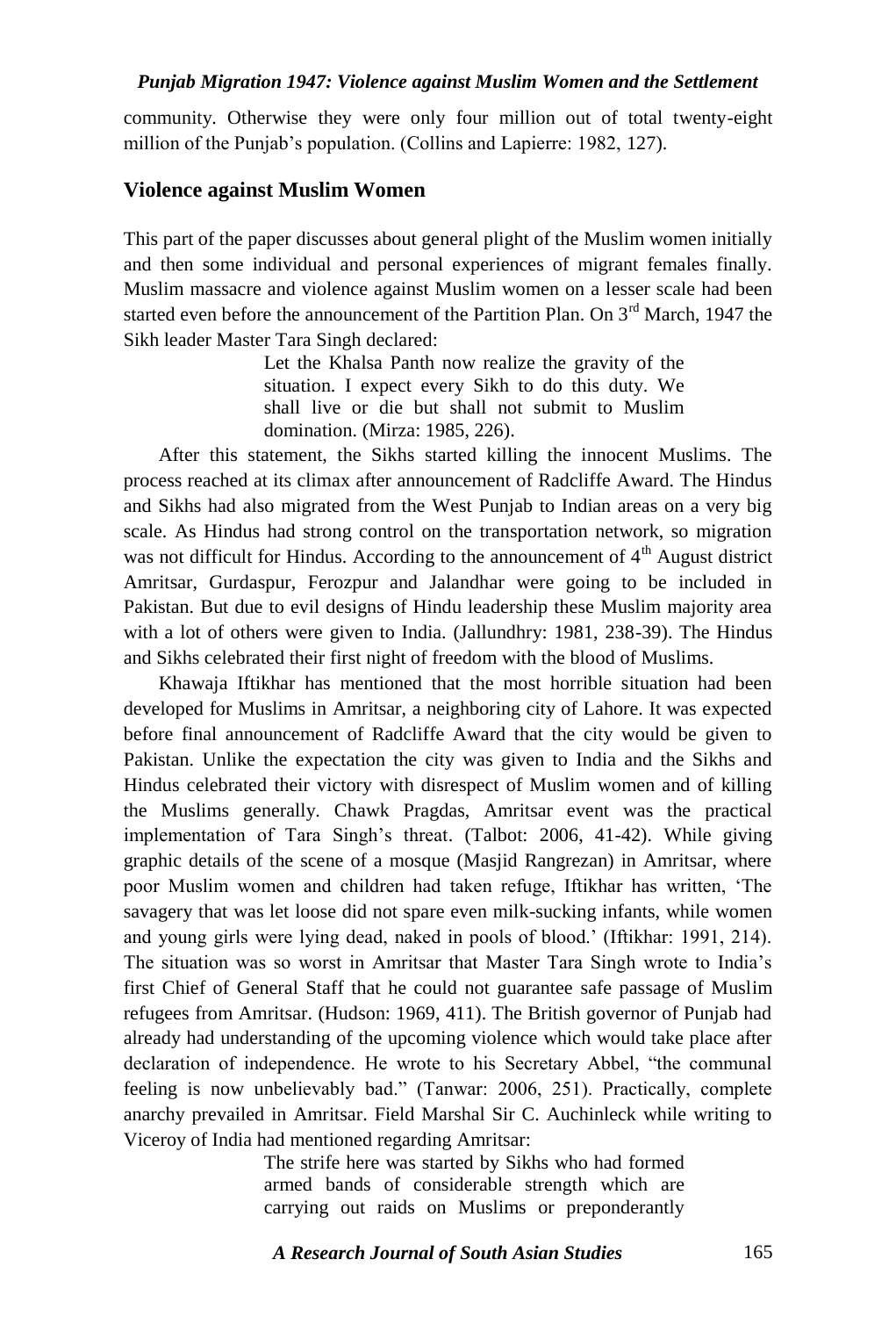Muslim villages. Three or four such raids have been occurring nightly. These bands are well organized and often include mounted men… (Mansergh and Moon: 1982, 734).

Shamim Jallundhry, a women worker of the Muslim League had given a detailed account of what had happened with her, her family and generally with the Muslims in Jalandhar. With the announcement of partition Plan, the Sikhs and Hindus in Jalandhar spread horror in the city. She had mentioned that men were mostly killed and good-looking young girls were forcefully taken over and taken to Sikh and Hindu homes and many others were publically or individually raped. She and some other members of her family could save their lives with the help of her uncle who was a Major in army and played important role in the Second World War. (Jallundhry: 1981, 238-281).

Outside Amritsar and Jalandhar, the most serious communal disturbance had been observed in Gurgaon district. Around fifty villages were either burnt or destroyed; large number of people were burnt or killed and hundreds of females were molested. (Ahmed: 2012, 227). Sikh princely states of East Punjab including Patiala, Nabha, Faridkot and Kapurthla observed the worst disrespect of Muslim females as well as massacre. The states were given the choice in Partition Plan either to join Pakistan or India. Muslims were killed in the state of Patiala "like goats and sheep." (Sohail: 1991, 89). All Sikh states which were located around Punjab, decided in favour of India. It is mentioned that large number of Sikhs had already started migration in December 1946 from Rawalpindi, Attock and Jehlum of West Punjab to Sikh Princely states. They told exaggerated accounts of brutality of Muslims of West Punjab to their brothers in Princely states. That"s why Sikhs in such states got highly reactionary. (Ahmed: 2012, 483).

Inam Bibi, a veteran of migration process, lived in village Jigrawan of state Patiala with her extended family including her nine children. She was a teacher in Girls School of the village and her husband was also a teacher in Boys School. They were supporters of the ML since many years, even in the months of fear when Sikhs had become reactionary after the announcement of partition plan. Inam Bibi had never thought that their neighboring Sikh friends would turn against them in a matter of minutes. She told that with the announcement of Boundary Commission"s Award Sikhs in her area became horrific and started massacring Muslims. Her husband and elder son had happened to be outside of the home when she heard loud shouts of Sikhs and then of great trouble outside of her home. She took her children inside and tried to make them comfortable. She told with great sorrow that her eldest son came back but her husband had never returned. He had been martyred by the Sikhs. She kept her children inside home till mid-night and then left their home empty-handed under great fear to find a safe place.

Inam Bibi led her children towards the main road. There was death-like silence, when they walked through the ruined village. They walked across fields littered with dead-bodies. Her children were two to sixteen years. She was able to find the main road. There she came across with some other split-Muslim families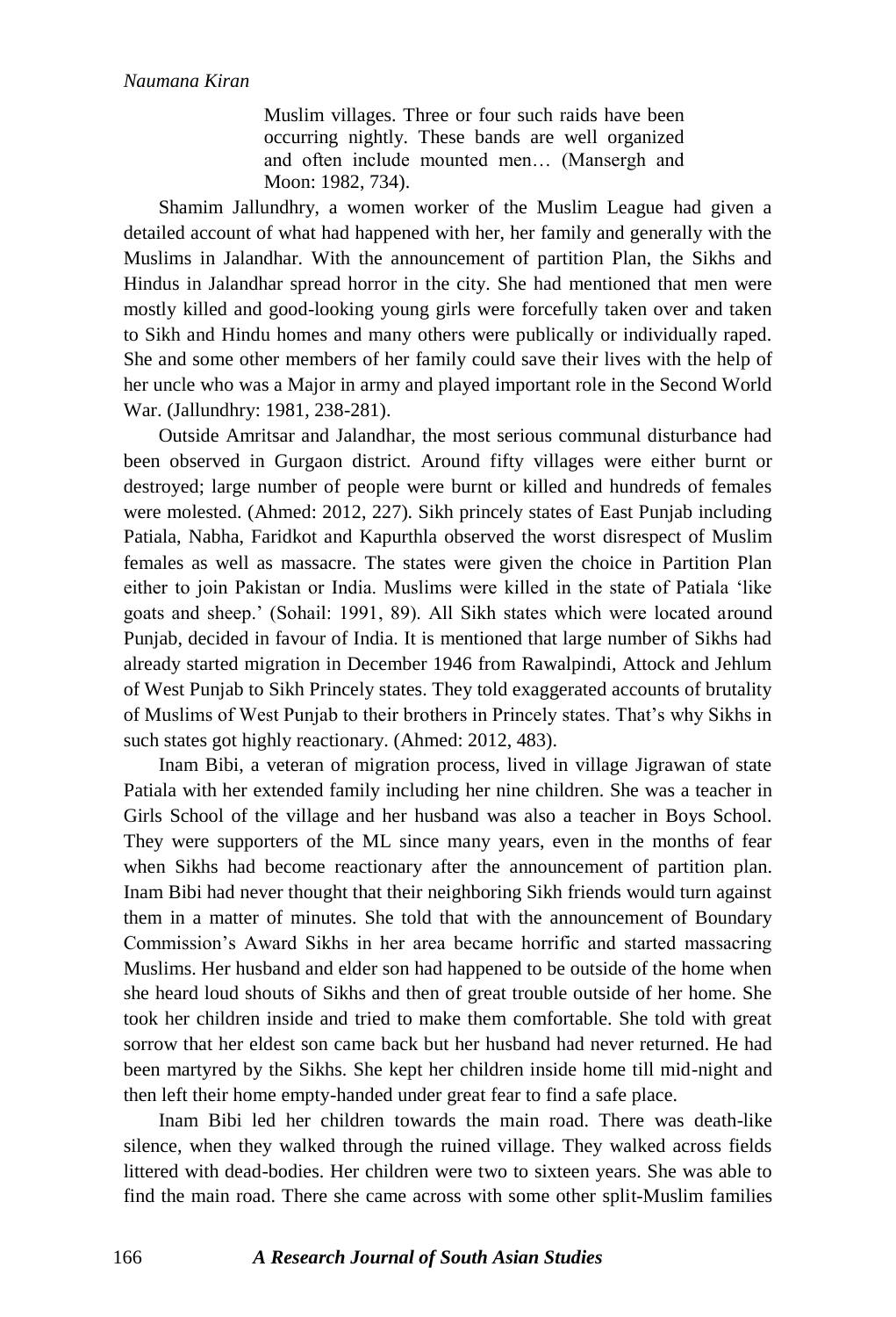who could also managed to save their lives. She with the other members of footcaravan reached to the nearby Muslim refugee camp. She told that appalling conditions were prevailing in refugee camps on Indian side. Toilets were full of excrement and insects crept all over the place. Her four children were died one after the other due to less food, no milk, dirty-water and due to epidemics like cholera,malaria and others on her way to Pakistan. (Interview of Choudhry Habibullah). A report in Dawn justifies the point of view of Inam Bibi regarding shabby-living conditions in the camps on Indian side. It reported that the Muslim camp near Ambala was badly managed and two hundred deaths were observed on daily basis. (*Dawn*, 28 October 1947). She could manage to reach Pakistan after facing great hardships of many days with foot-caravan. She had to cover the heads of her sons with Sikh turbans to give impression that she was Sikh to pass through Amritsar region. She shared that, "I had lost my husband, my four children but I was happy to reach in the land of my dreams with the rest of my children."

Her problems and difficulties were not over with her entry in Pakistan. Her account of settlement process was similar to many other refugees who had travelled from place to place in search of a new home for them for permanent settlement. (Talbot and Singh: 2009, 99). She had to stay in the refugee camp on Pakistani side for many days. As she did not have support of any male family elder so it proved a test for her to find a home for her family in Lahore. Whatever home was occupied by her, proved to be a temporary place of refuge as other strong migrants would force her to leave the home. She had to go back to refugee camp again and again and then started search for a new place of refuge. Finally, she had been allotted a home by the city authorities on assurance that she had reasonable property in her ancestral village. (Interview of Choudhry Habibullah).The rest of her life was a great example of sacrifice, hard work and truthfulness.

Habib Begum, eldest daughter of Inam Bibi, was newly-wed at the time of independence. She was living in a village Kot Kapura of Jalandhar with her inlaws. Her in laws were well settled and had appropriate land in the village. Sikh women were their servants. She told that with the start of disturbances those Sikh maids looted each and every thing of their home in presence of armed Sikh men. They ordered the Muslim families to make lines outside of their homes in the streets and then killed the young men, children, even milk sucking babies were thrown in the air and hanged on the spears in front of the eyes of their mothers. The beautiful girls were abducted by Sikhs and the others were permitted to go. She put ashes on her face so she could look ugly and squinted her eyes at the time of Muslim girls" parade. Sikhs usually took Muslim girls for parade, like it is done to choose best animal for sacrifice, to choose beautiful girls for them. This tragic and shameful fact had been shared by multiple women whom had been interviewed by the author. Habib Begum told joyfully that Sikhs rejected her due to her ugly looks. She said that many other girls and women had also applied coal, dust and mud on their faces and bodies to disfigure them. In this way, the remaining members of her family could manage to reach near railway line, stood in front of the train which they had seen was coming. The train was stopped and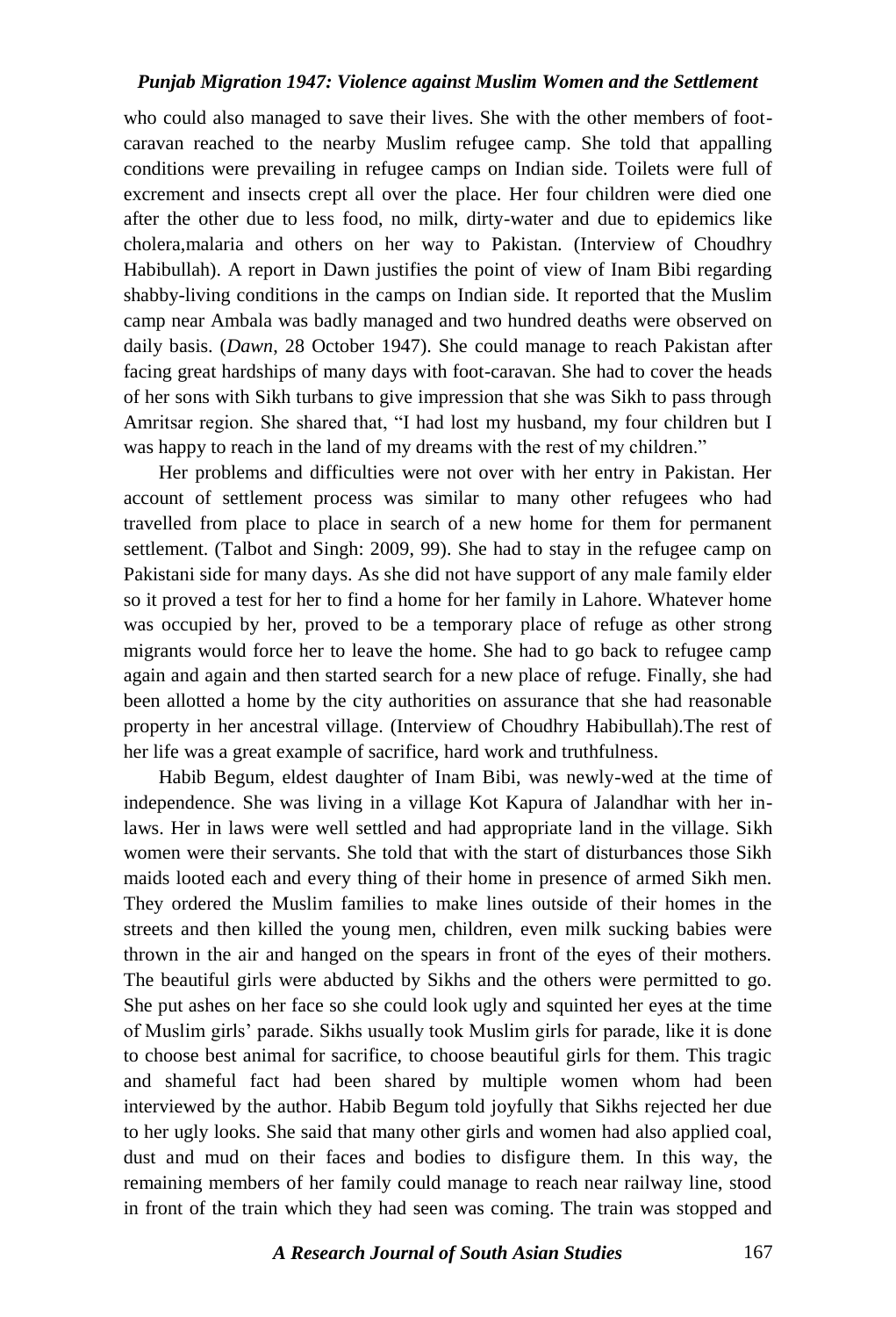they were seated in the compartments. They took refuge in the refugee camp and could reach to Pakistan in military trucks. (Interview of Habib Begum).

She mentioned that wife of her cousin, Rafique, was kidnapped by the Sikhs. He loved her a lot and went back to India in disguise of a Sikh beggar for two times to search his wife but he could never see her again. Later, he lost his mental stability. Another unfortunate element of the account of Habib Begum was the abduction of one of her younger sisters by a Sikh. She was a beautiful girl of fourteen years. Later, when governments of both the countries recovered abducted ladies, she was one of those fortunate Muslim girls who could return back to her families. She came with a baby girl who was born of a Sikh husband. She told that how cruelly she had been forcefully converted to Sikhism and then that Sikh married with her. On her return to her family, her daughter was sent back to his Sikh father and her sister was then married to her cousin with the consent of family elders. The sister of Habib Begum shared her horrible experiences with Habib Begum but those are not being mentioned here as Habib Begum had not permitted to do so.

Ahmed Zarullah was a tenant farmer in a small village near Ferozpur, assaulted one night by a Sikh jattha (armed force). "We knew we were going to be killed like rats…I saw Sikhs shooting down the Moslems coming from the other huts. Some were carrying away girls on their shoulders. There were shrieks and wailing and shouting.." (Collins and Lapierre: 1997, 361-62). Sitaran Bibi and Balkeese Bibi who originally belonged to Ambala, East Punjab of India, shared almost similar horrible, painful memories about migration. (Interview with Sittaran Bibi).

Hamida Begum's account is different from the above mentioned accounts. She lived with her extended family in village Sitara, situated near cantonment of District Jalandhar. Very less number of Muslim families were living in the village. Fortunately, one of her uncle was in the British army. He brought a military jeep near her home at night. Women of her family could escape from the village at night with the help of few Sikh friends of her uncle. Unluckily, her grandmother could not run and she was martyred at the spot. They were dropped in the Dakoha refugee camp of Jalandhar. Her family had reached Pakistan in a military truck. (Interview with Hamida Begum).

Naimat Bibi, had three young children of nine, six and two, at the time of announcement of independence. Her husband was an employee in the North West Railways and was on tour to Lahore in August 1947. Her family lived in Jalandhar, near Railway station. She took her children to her parents" home in Jigrawan as she considered that area as comparatively safe. Unfortunately, series of massacre, violence and rape started there as well. (Interview of Naimat Bibi). She had observed series of massacre and bloodshed from the third floor of her parents" home. The remaining Muslims and her family left their homes early in the morning of 17 August in great fear and greif and reached at a refugee camp outside of the city. She told that her children were crying for water in extreme hot weather and she was helpless. She had seen deaths of many children and elderly people in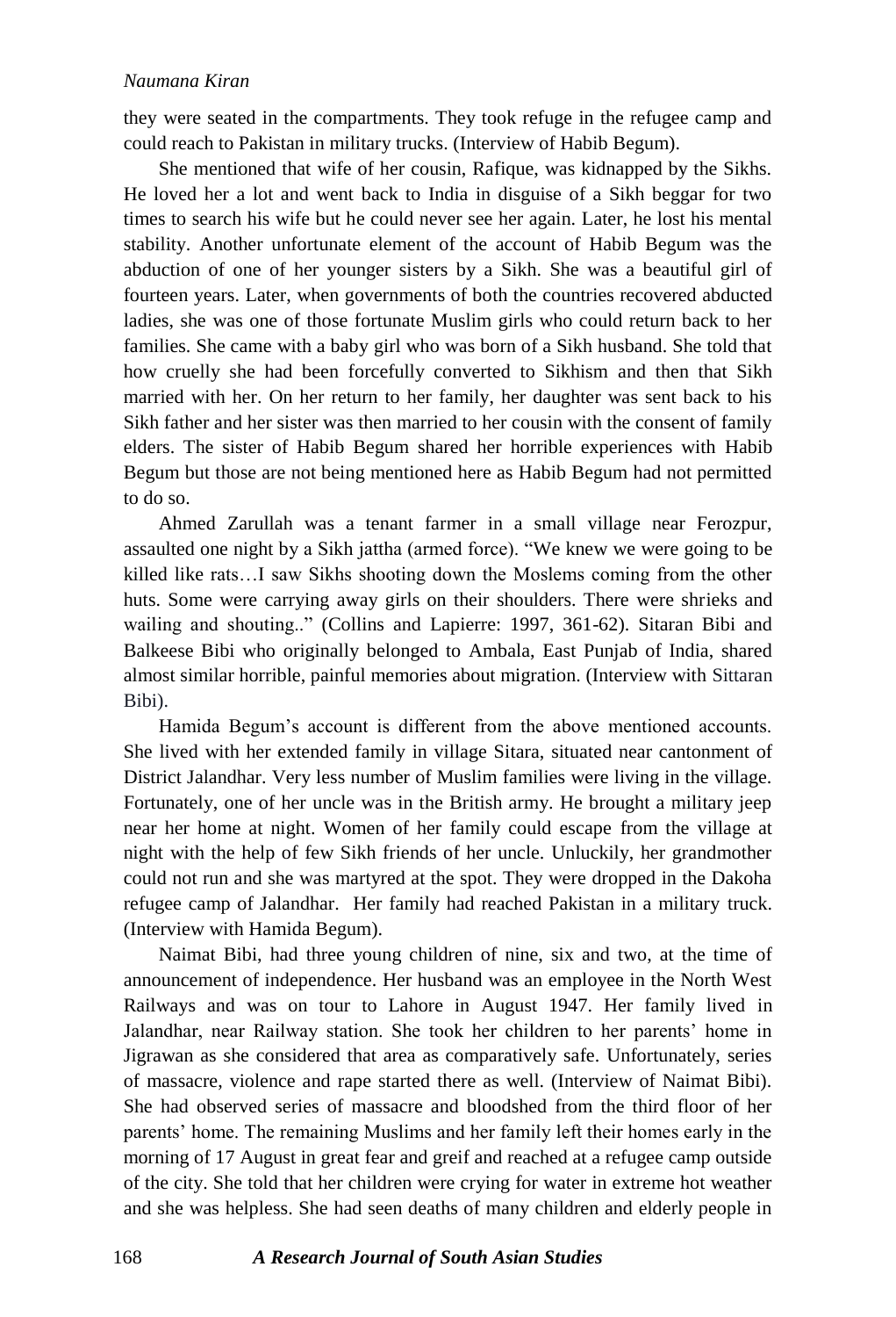front of her eyes which was a great traumatic experience for her life. She had tears in her eyes while telling that her children sucked their wet cloths to overcome their thirst, which were wet due to rainfall. She could not forget the dead body of a women lying in the middle of the road with her baby who was alive. She told that the soothing element of the incident was that another woman who had lost her son in hands of Sikhs had adopted that baby. They had been brought to Pakistan in military trucks. The travel to Pakistan in military truck was another test of their patience as it was highly congested. (Interview of Hakim Mohammad Aslam). They had been provided with food in the refugee camp in Lahore. Her husband, Mohammad Siddique reached in the camp and met with her and children on the same day. They started their new life with old fears and traumas. (Interview of Naimat Bibi)

Chawdhury Mukhtar Ahmad Sajjad was from Chumiyari Bhugiyari of Tehsil Dasuha, District Hushiarpur. He told that his village consisted of purely Muslim population but thirty-four surrounding villages were of Sikhs. Sikhs attacked his village after announcement of partition. Each and every male of the village was brutally massacred and females were either kidnapped or killed within few hours. He had seen some horrible scenes while hiding behind *turi* (piles of grass) but went into unconsciousness later. After spending one night and one day there, he came out of his place of refuge to find some other alive family member, but all twenty four members of his family were massacred. He was unable to find dead bodies of some females of his family, who, in his opinion, had been abducted. He left the village after 24 hours and after passing through many difficulties he had reached in a refugee camp. (Interview with Chudhury Mukhtar). He had never seen any of his family member including abducted women and started his life from scratch after coming to Pakistan.

Except those women who had been adopted by their abductors, the rest of them were simply dumped after being physically abused. Literary accounts reveal that in many instances women bodies were tattooed on very private parts of their bodies. The markings reflected the religious symbols of the other community like *Jai Hind* or so. (Tan and Kudaisya: 2000, 22) All kinds of violence against women was clear manifestation of collapse of social and moral values in East Punjab"s society. The sorrow and grief of the people had been portrayed by some poets like Nasir Kazmi had written and Carla Petievich had translated:

> O my Busy God: just look at this world of yours-- so well-peopled and yet the cities are silent the sun has reached its peak, it"s hot Day of Reckoning: (the) parched earth aflame, rivers dried up as they flowed, crops burned to ashes, famine fallen on village and town. o my busy God:

*A Research Journal of South Asian Studies* 169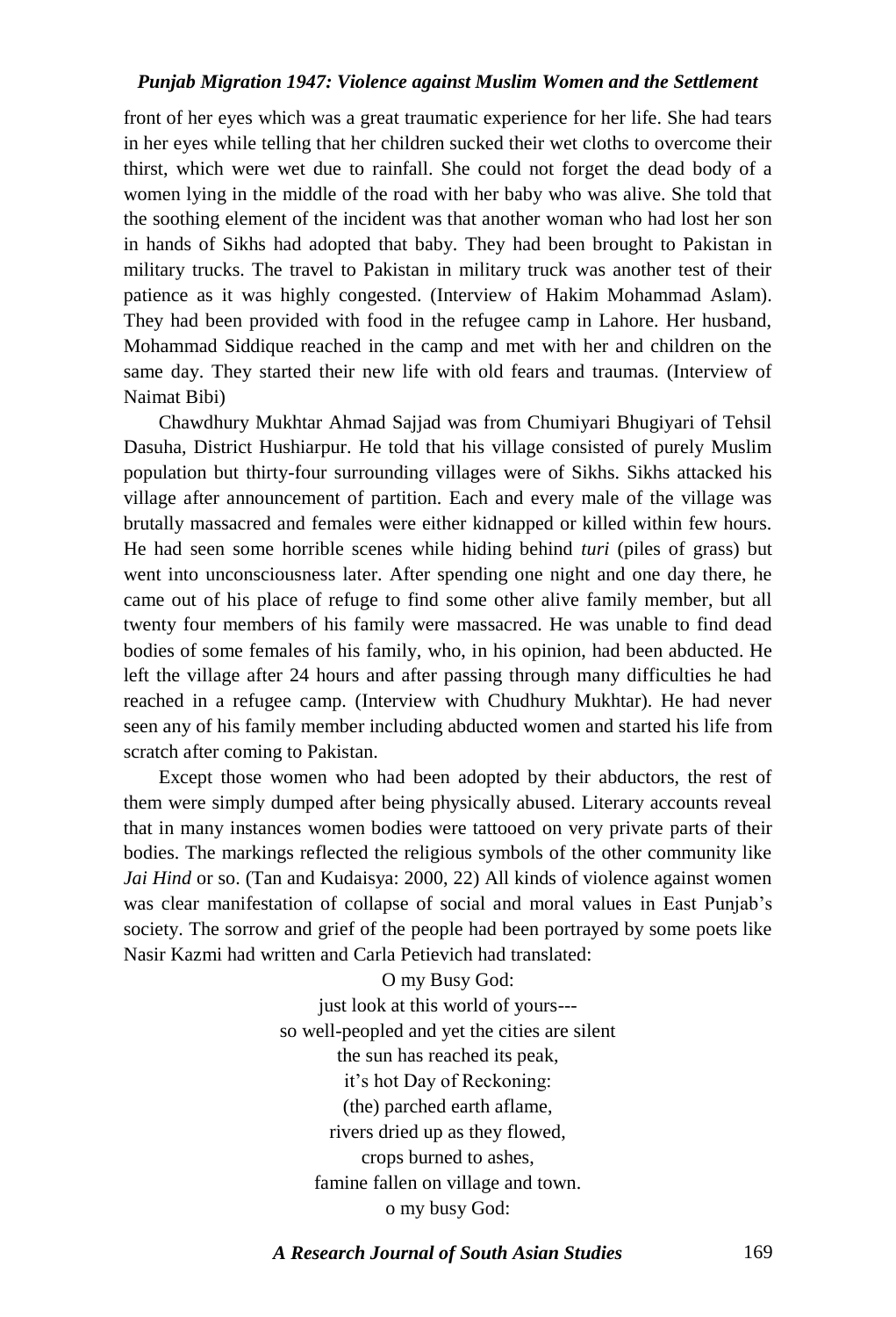#### just look at this world of yours. (Ali: 2015, 31)

Violence went uncontrollable due to collapse of civil administration in East Punjab. The British governor of West Punjab wrote to Jinnah on 23 September 1947 that, "East Punjab government has lost all control of the situation and that it ceased to exist as a government." (Talbot: 1996, 158). Not even a single shot was fired by the Police during this whole massacre and rage. (Moon: 2007, 78). Police itself was involved in attacking on Muslims. Besides Police, the administration had taken sides against Muslims with Sikhs and Hindus. (Tanwar: 2006, 375). Railway employees also helped the attacks on trains of Muslim refugees coming to Pakistan. The situation in princely states was even worst as armies of such states and princes themselves were involved in genocide of Muslims. Trains coming from Ludhiana and Hissar were detained at Dhuri in the Patiala state, where Muslim migrants were 'systematically butchered'. (Copland: 2002, 401). The Punjab Boundary Force, consisted of 55000 men under the command of British Major General, T. W. Pete Rees, (Collins and Lapierre: 1997, 272) had been deployed on  $1<sup>st</sup>$  August in twelve districts of Punjab. It had been set up by Lord Mountbatten to maintain peace but it could do nothing.

## **Settlement and Recovery of Muslim Women**

Around seven million Muslims migrated from India to Pakistan and out of seven million seventy percent were East Punjabis who were mostly settled in West Punjab. (Ahmed: 1998, 91). Thousands of the women were either sick or injured and all of them were without fundamental needs of life. They needed refuge, foodstuff and clothing, dressing their injuries and finding protection for them. (Ikramullah: 1998, 166). The newly established government of the new state could not provide all necessities to millions of refugees as it was new and without resources. The refugee issue was the toughest test to deal with for the new nation of Pakistanis. The courageous and patient women of Punjab were in the forefronts to help their refugee brothers and sisters without any expectation or incentive. Many Muslim house-wives left the seclusion of their homes and came forward to help wounded, psychologically upset and traumatized women. Some Muslim women extended their services on individual level and others through the platform of smaller or bigger organizations.

No Muslim nurse was available at the time of creation of Pakistan and non-Muslim nurses had migrated towards India. Common Muslim women of Lahore and of other areas where refugee camps were established had done the service of looking after the sick women, men and children in the camps. Begum Habib told that she with many other women was sick at the time of arrival in Pakistan and many of them were badly wounded. She was treated by the students of Islamia College, Lahore. (Interview with Begum Habib).

Khalida Rathur, a student of Islamia College, Lahore set aside her studies and served day and night in the refugee camp with other students of the college. She collected eatables on daily basis from her neighborhood, while holding a bucket or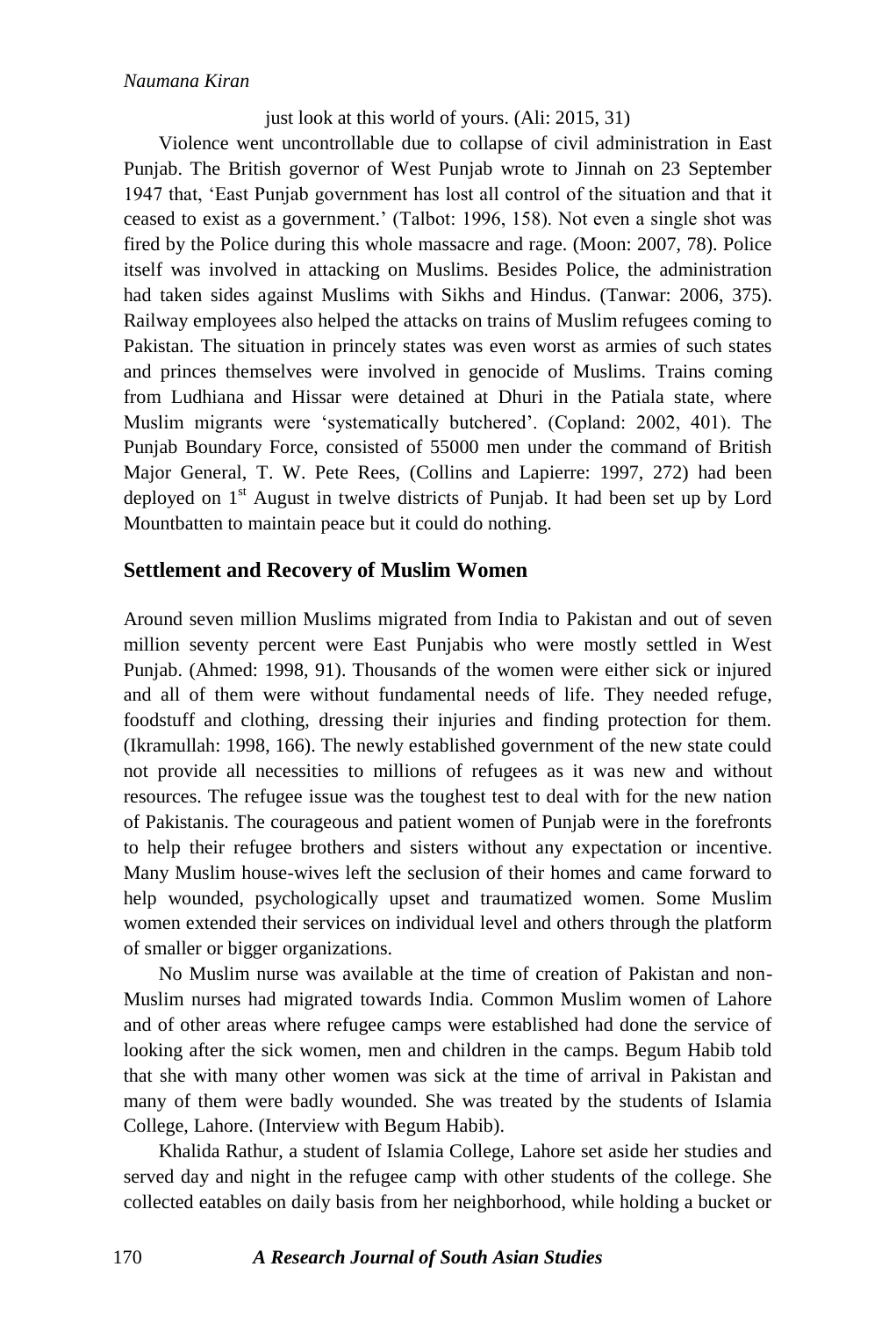basket in her hand. The housewives, who could not serve in the camps, eagerly helped that young girl. After collecting the vegetables, pulses, rice, wheat etc, she used to cook it at her home with the help of her mother and other girls and used to take the food to refugee camps. (Interview with Khalida Munir ud din). Her friends also knocked each and every door for donation in form of money, food and clothing. At that time heart of every Muslim was filled with sympathy, sincerity and intimacy. If they were requested with donation, they got ready to donate everything of their homes. Collection of goods had adopted the shape of a movement. A large number of female oriented donation camps supported the government a lot which was resourceless at that time. (Qurshi: 1984, 165). Besides serving food to the refugees, she also worked as nurse in the camps and stayed there to look after wounded and sick refugees in camps for many hours on daily basis. She had also given refuge to some highly deserving refugee women at her home with the support of her family elders. She further requested to the ladies of some other well to do families to give only their verandahs for the refugees on temporary basis. The poor people lived in her home for many days and she continuously worked for them. They shifted to their homes after allotment of the houses.

The leaders and workers of the Muslim League had also worked hard to help the refugees on individual as well as joint basis. Fatima Begum, the principal of Islamia College for girls, appointed Muslim League women workers as nurses in the refugee camps. They not only looked after the sick and wounded refugees but also regulated the work of providing eatables and clothes to them in time. (Qurshi: 1984, 434). Begum Rana Liaquat Ali Khan established a female Volunteer Service to help the females. A large number of local women got membership of it and helped the refugee women in their capacities. She further established Employment Bureau, marriage Bureau and an Office for Recovered Abducted Women in Lahore. (Ahmed: 1975, 25; Begum: nd, 1975 and Mumtaz and Shaheed: 1987, 51). She further patronized the profession of nursing as Muslim girls were kept away from this profession. Under her supervision many girls were given short-term training of nursing. Later long-term arrangements were done. (Qurshi: 1984, 44). Begum Amir-un-Nisa (Lady Mohammad Shafi), Anwari Begum (Lady Abdul Qadir), Hasan Ara Begum (Begum Hakim), Sughra Begum (Lady Ghulam Hussain Hidayatullah), Viqar-un-Nisa (Lady Noon) are some other wives of prominent ML leaders who not only donated a considerable amount of money for the help of poor refugees but also looked after the refugees in the camps. (Mirza: 1985, 117-120) Begum Jahan Ara Shah Nawaz also worked in Pakistan Women"s Voluntary Service. She said that people of Lahore including housewives were extremely kind and open-hearted. They collected heavy amount of food on daily basis for the refugees. (Nawaz:2002, 214).

These individual efforts were highly effective but some collective services were also extended. Punjab Provincial Women Muslim League established Relief Camps under headship of Begum Salma Tassaduq Hussain to further organize the work. Salma Tassaduq presented her home to open Central Relief Office, situated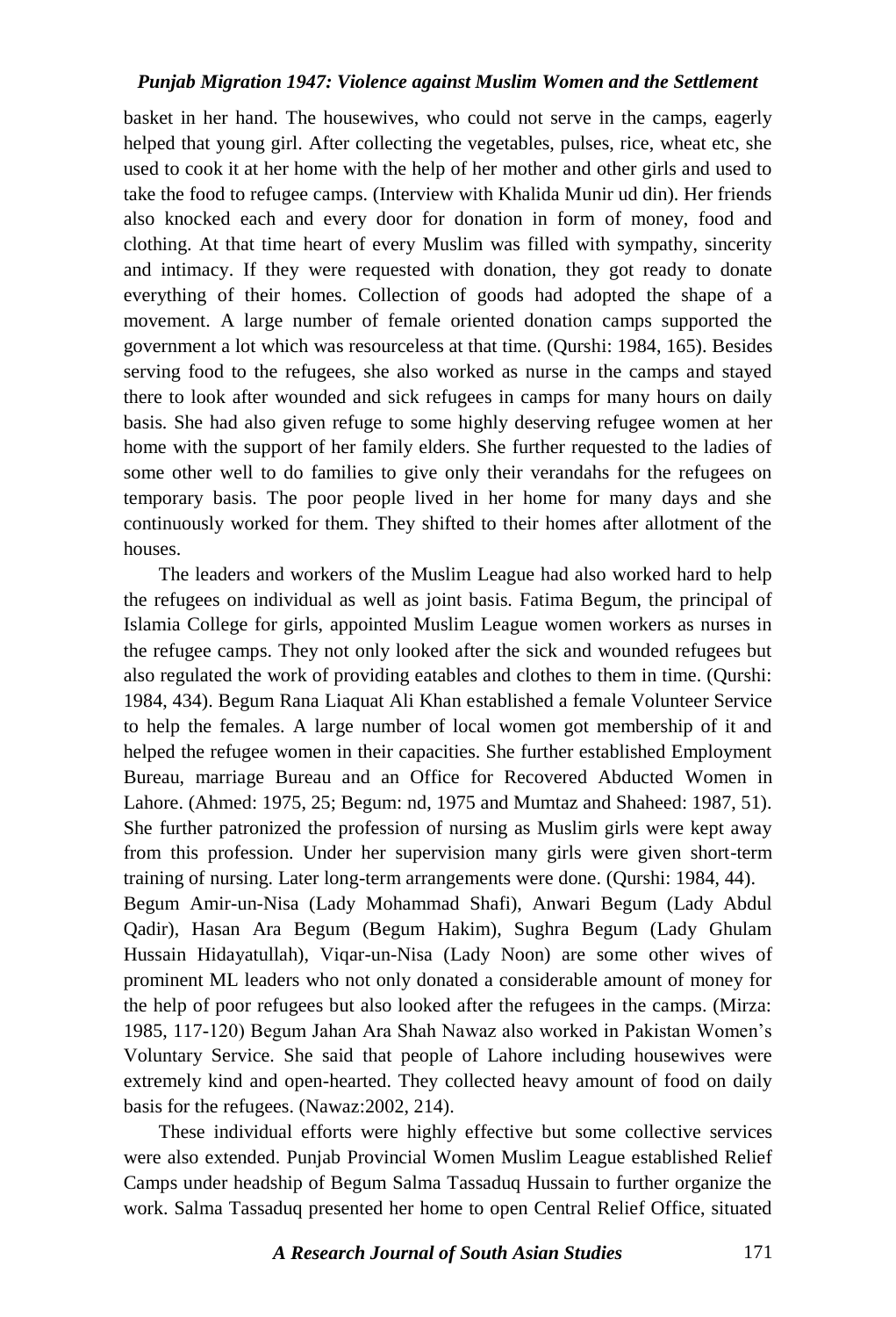on the Empress Road. That Office provided with every kind of relevant information, economic assistance, immediate shelter, clothing, food and other facilities to the refugees. (Hussain: 1990, 110-112) Women Refugee Relief Committee was another organization which was headed by Geeti Ara (Begum Bashir Ahmed) and its secretary was Salma Mehmooda (Begum Salma Tasadduque Hussain). (Mirza: 1985, 127)

The most sensitive problem to deal with was of orphans. They needed more attention than elders and secondly homeless females needed a lot of attention. For these two groups of refugees, special arrangements were made. Two camps were opened, for the settlement of children issue, at Mulchand Hospital and Lady Walington Hospital. Here common women of common families did another great service for the country and adopted the children in large number. In this way, this issue was settled and future of these hundreds of children was secured. Another Centre was opened for females with the title of Qasar-i-Istiqlal at Rajgarh Road. The basic purpose of the institute was to make the women skillful. (Hussain: 1990, 112-13). Begum Saeeda Whaeed established a Bait-ul-Mal in an evacuee building on Montgomery Road. The things/material which used to be collected from evacuee houses was distributed among refugees through this organization. She along with her co-workers organized a nursing team of the Muslim League Women Volunteers at Mayo Hospital to look after the sick and wounded. This voluntary service continued for many weeks. (PMWT, GM, 1999, F/2124)

Recovery of abducted women was such a tragedy which had no answer. (*Dawn*, 25 October 1947). Governments of India and Pakistan signed an Interdominion Agreement to recover abducted women and children from both sides of the border. (Ali: 2015, 12) The task of the recovery of women was done in three stages. The immediate recoveries had been done from September 1947 to December 1947. Second and third stages were from December 1947 to July 1948 and from August 1948 to December 1948 respectively. (Tanwar: 2006, 434). Fatimah Begum with the help of some ML leaders and workers served a lot to find out the abducted women. She visited Indian Punjab on many occasions to find out the Muslim women from there. The recovered women were brought in the Office, were given places to live there on temporary basis and then advertisements were given on Radio and newspapers to find out their relatives. The condition of such women who had been repeatedly raped or had been brought back after a long period of abduction was the worst. (Masroor: nd, 41) Finally, most of the women were handed over to their families, who contacted the Office. She had given refuge to some lonely women whose families could not be found or who were mentally and physically highly disturbed due to their horrible experiences. She herself soothed the miserable women. She dined with them, listened to them, cried with them and gave them financial support. (Qurshi: 1984, 434) She also managed livelihood for them. It is worth mentioning here that there were many Muslim abducted women who were not ready to come back to join their families in Pakistan due to shame and some others due to their children. (Zamindar: 2008, 7). The efforts of West Pakistani women and West Punjab"s government to take more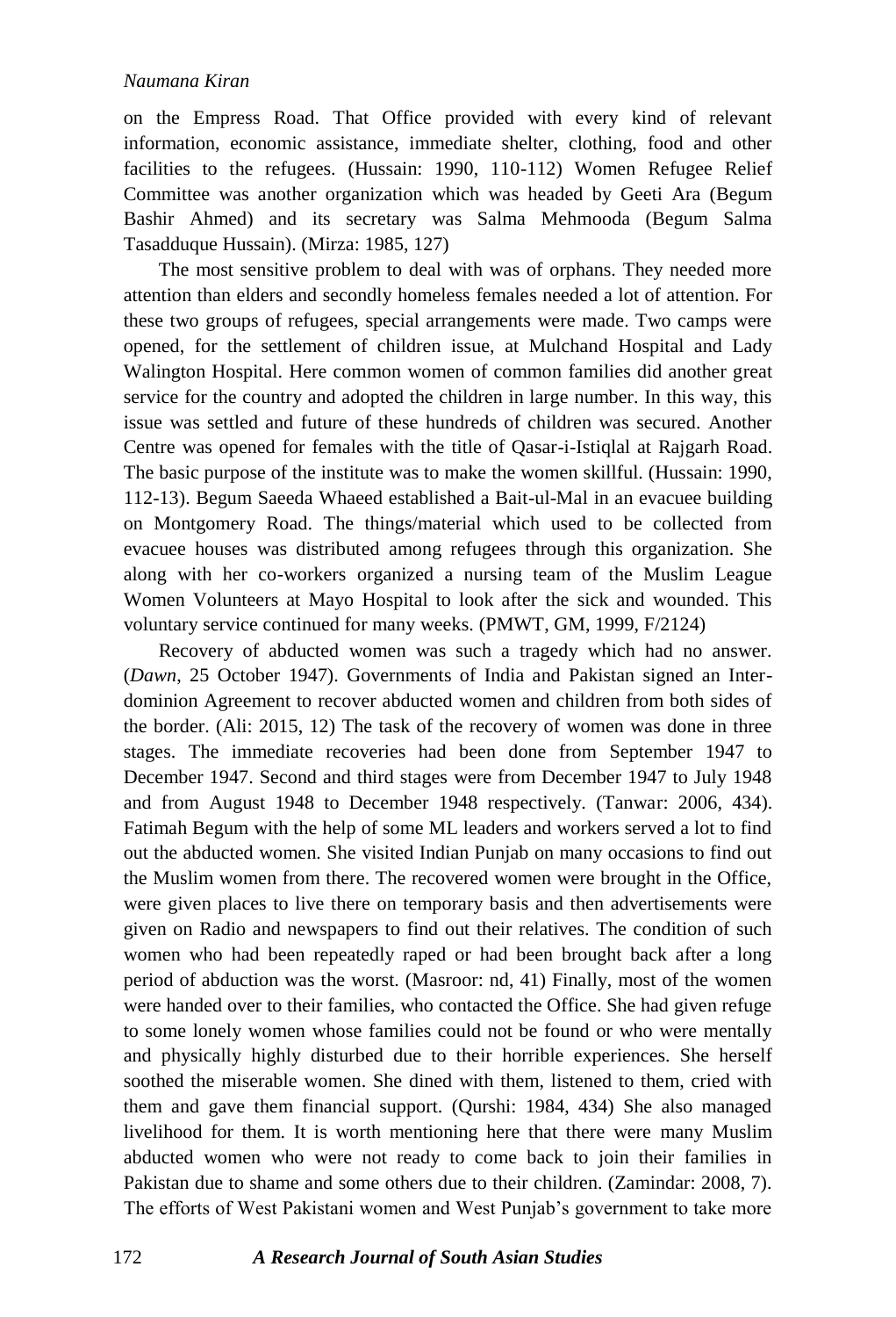initiatives to settle the abducted women had been well appreciated by different quarters. *(Civil and Military Gazette*, 10 October 1947 and 15 October 1947).

Shamim Jallundhry had written an account of eight recovered girls of a highly respectable family of Syeds. The girls told that the Sikhs took them to their temple at night. There, they tattooed the arms of the Muslim girls with Sikh sermons and dragged the Muslim girls to their homes. Meanwhile, Pakistani army attacked on the temple and recovered the remaining girls at the spot. The recovered girls were brought to Pakistan in the military truck and later were handed over to their families. (Jallundhry: 1981, 321-27) The last phase of recovery of abducted women was materialized in 1950 by the Committee of West Pakistan Abducted Women. It was revealed later by the recovered women that many girls were sold in the markets of Katmandu, Nepal, in far off areas of India. Many others had given birth to illegal babies. It was a painful reality that some of them were not ready to come back to join their families due to their "impurity" which had been imposed on them by Sikhs and Hindus. (Hussain: 1990, 136)

## **Conclusion**

This human dimension of historical discourse of Pakistan"s birth has brought to light the fact that Muslim women"s sacrifice to achieve independence was far greater than males. Violation against women was of diverse nature and so dreadful that the memory of that terrible upheaval still haunts the victims who could survive of the awful experience of torture, rape and disgrace. That violation against women had been done not only to humiliate the Muslims but also for so called purification of the land (Gilmartin: 1998, 1086) as it had been done in case of many women victims whose religion was forcefully changed and they had given birth to Sikh and Hindu children. In most of the cases, once the women were abducted, it was not mostly possible for them to come back and join their families, although thousands of them had returned back and restarted their normal lives but still thousands of them could never rejoin their families. With this it can be concluded that the partition involved the death of family ties as well as individuals besides disgrace of Muslim women. The positive element of this study is the behavior of native women of the Pakistani Punjab, who proved to be highly sacrificing. They received the refugees sympathetically and helped to accelerate the process of resettlement of the poor refugee women. They were ready to donate each and every belonging of theirs to make the refugee women comfortable. They spent long hours in the refugee camps to help their poor sisters and brothers. They further adopted many refugee orphans. Many aspects of this trauma of Pakistan"s history are still to be discovered.

## **References**

Ahmad, Syed Nur. (1985). *From Martial Law to Martial Law: Politics in the Punjab, 1919- 1958.* Boulder, Co: Westview Press.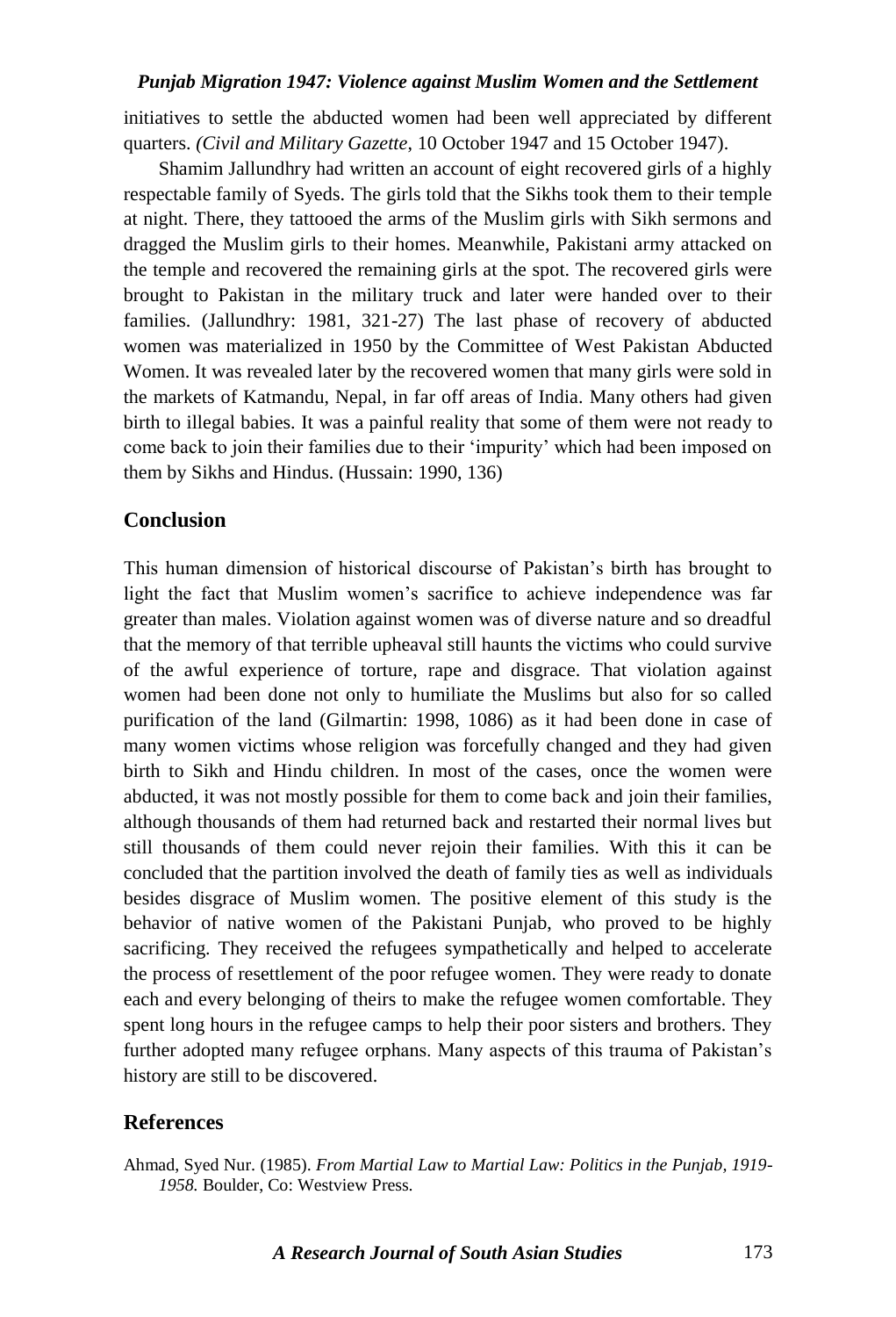- Ahmed, Begum H. I. (1975). *Begum Ra'ana Liaquat Ali Khan Aur Un Ki Samaji Surgarmian* [Begum Ra"ana Liaquat Ali Khan and Her Welfare Works] (Urdu). Karachi: Kifaiyat Academy.
- Ahmed, Feroz. (1998). *Ethnicity and Politics in Pakistan.* New York: OUP.
- Ahmed, Ishtiaq. (2012). *The Punjab Bloodied, Partitioned and Cleansed.* Karachi: Oxford University Press.
- Ali, Kamran. (2015). Asdar. Surkh *Salam: Communist Politics and Class Activism in Pakistan, 1947-1972.* Karachi: OUP.
- Begum, Noor-us-Saba. (nd). *Tehrik-i-Pakistan Aur Khawateen (Women and Pakistan Movement)* Lahore: Ghulam Ali and Sons.
- C. M. and R. L. Schmidht, R. L. (1965). (trans), "Thanda Gosht," *Journal of South Asian Literature*, (1): 19-23.
- *Civil and Military Gazette*, 10 October 1947 and 15 October 1947.
- Collins, Larry and Lapierre, Dominique. (1997). *Freedom at Midnight.* London: Harper Collins Publishers.
- Copland, Ian. (2002). "The Master and the Maharajas: The Sikh Princes and the East Punjab Massacres of 1947," *Modern Asian Studies 36* (3): 401.
- *Dawn*, 25 October 1947 and 28 October 1947.
- Didur, Jill. (2007). *Unsettling Partition: Literature, Gender, Memory.* Delhi: Pearson Longman.
- Gilmartin, David. (1998). "Partition, Pakistan and South Asian History: In Search of Narrative," *The Journal of Asian Studies* 54: 1086.
- Gopal, Srvepalli. ed. (1986). *Selected Works of Jawaharlal Nehru Vol. 4.* Delhi: OUP.
- Hasan, Amtul. (2006). *Impact of Partition: Refugees in Pakistan.* Colombo: Regional Centre for Strategic Studies.
- Hasan, Mushirul. (2001). *Legacy of a Divided Nation, India's Muslims Since Independence* New Delhi: OUP.
- Hudson, H. V. (1969). *The Great Divide, Britain, India Pakistan.* London: .
- Hussain, Begum Salma Tassaduq. (1990). *Azadi Ka Safar, Tehrik-i-Pakistan Aur Muslim Khawateen* [Travel towards Independence, Pakistan Movement and Muslim Women]. Lahore: Pakistan Study Centre.
- Iftikhar, Khawaja. (1991). *Jabb Amritsar Jall Raha Thaa.* [When Amritsar was Burning]. Lahore: Khawaja Publishers.
- Ikramullah, Shaista Suhrawardy. (1998). *Purdah to Parliament.* Karachi: OUP.
- Interview of Bibi, Naimat. (Wife of Retired Railway Guard). Shafa Manzil, Lal-Kurti, Lahore, 12 May 2008.
- Interview, Aslam, Mohammad (Hakim). 26-B Shehzad Colony, Near M. D. A Chawk, District Jail Road Multan, 8 September 2015.
- Interview, Begum, Habib. (Retired School Teacher). 593- G, Johar town Lahore, 22 December 2015.
- Interview, Bibi, Balkees. (Housewife). Chak 481 GB, Sammudri, Faisalabad, 25<sup>h</sup> March 2014.
- Interview, Din, Khalida Munir ud. (A student of Islamia College, was Khalida Rathor at the time of independence), 66-Begum Street No. 2, Cavalry Ground, Lahore, 15 May 2005. She had been retired from her college"s job of Professorship at the time of interview.
- Interview, Habibullah, Choudhry. (Retired Secretary of the Punjab Assembly). 593- G, Johar town Lahore, 4 July 2012.
- Interview, Sajjad, Chudhury Mukhtar Ahmed. (Retired government employee). Office of Lawyers" Colony, Faisalabad, 14 April 2016.
- Interview, Sittaran Bibi. (Housewife). Chak 481 GB, Samundri, Faisalabad, 25 March 2014.
- Interview,Begum, Hamida. (Wife of Choudhry Habibullah). 593- G, Johar town Lahore, 19 October 2015.She is author"s maternal grandmother and had been remained a housewife.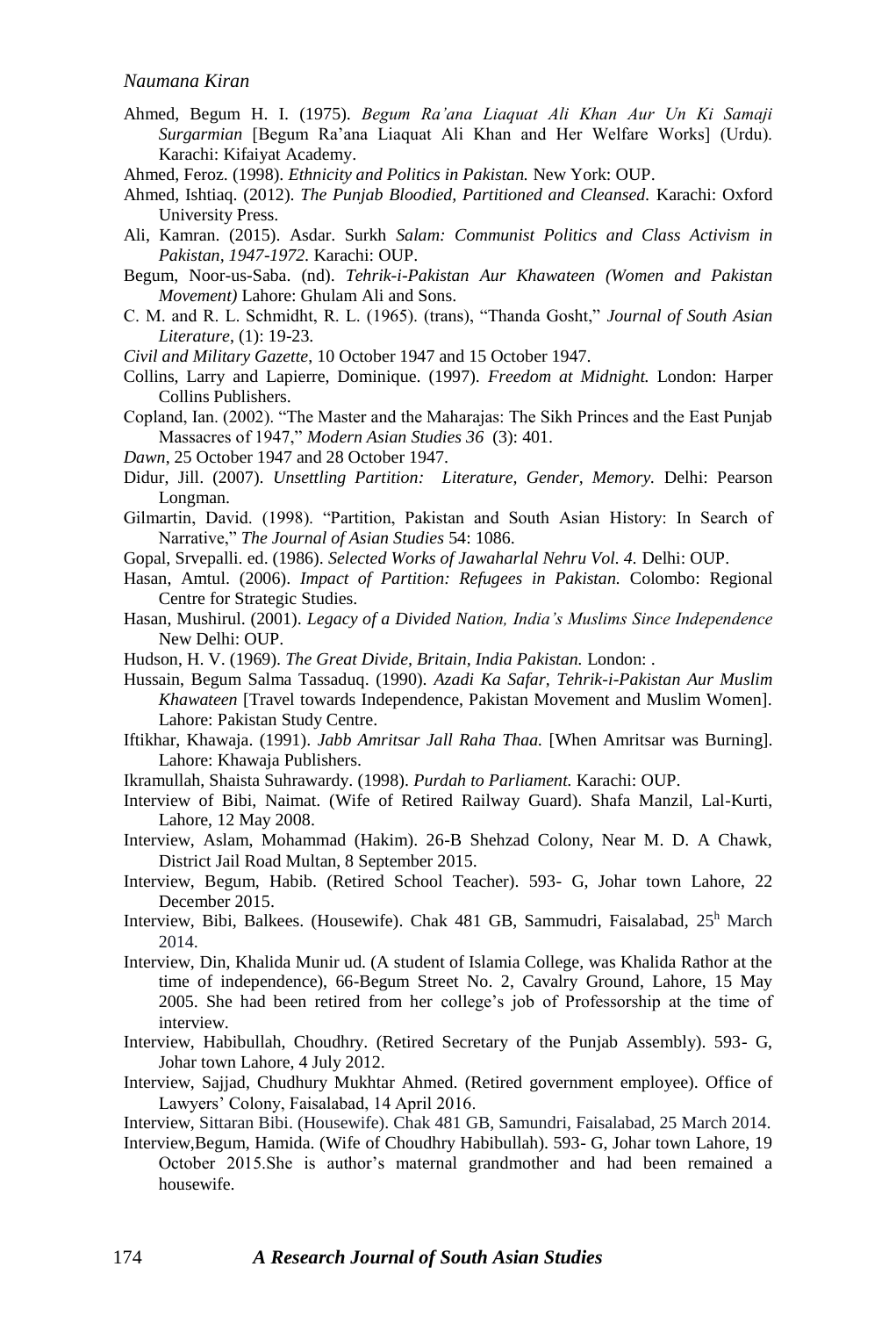- Jallundhry, Shamim. (1981). *Tehrik-i-Pakistan Mein Khawateen Ka Kirdar, 1947 (Urdu)*  [*Role of Muslim Women in the Pakistan Movement*]. Lahore: Idara-i-Musanifat.
- Manor, J. Andrew. (1995). "The Chief Sufferers: Abduction of Women during the Partition of the Punjab," *South Asia* 17 (Special Issue): 453.
- Mansergh, Nicholas and Moon, P. eds. (1982). *The Tranfer of Power 1942-1947, Vol. XI, The Mountbatten Viceroyalty Announcement and Reception of the 3 June Plan.*  London: Her Majesty"s Stationary Office.
- Masroor, Mehar Nigar. (nd). *Ra'ana Liaquat Ali Khan, A Biography.* Karachi: All Pakistan Women Association.
- Mirza, Sarfraz Hussain. (1969). *Muslim Women's Role in the Pakistan Movement.* Lahore: Research Society of Pakistan.
- Moon, Penderal. (2007) *Divide and Quit: An Eyewitness Account of the Partition of India* in Page, David. Inder Singh, Anita. Moon, Penderal Moon etc., *The Partition Omnibus* (Karachi: OUP.
- Mudie (1947, 23 September) Mudie to Jinnah, 23 September [Letter] cite in Talbot, IAN. (1996). *Freedom's Cry*: *The Popular Dimension in the Pakistan Movement and Partition Experience in North-West India.* Karachi: OUP.
- Mumtaz, Khawar and Shaheed, Farida. (1987). *Women of Pakistan: Two Steps Forward, One Step Back?* Lahore: Vangaurd.
- Nawaz, Jehan Ara Shah. (2002). *Father and Daughter, A Political Biography.* Karachi: OUP.
- PMWT. (Pakistan Movement Workers Trust). (1999). Gold Medalist (GM). F/2124.
- Qurshi, Hakim Aftab Ahmed. (1984). *karwan-i-Shauq*, (Urdu) (Lahore: Idara-i-Tehkiqat-i-Pakistan.
- Sohail. Massarrate. (1991). *Partition and Anglo-Pakistan Relations, 1947-51.* Lahore: Vangaurd Books.
- Statement by His Majesty's Government, IOR R/3/1/156, 3<sup>rd</sup> June 1947, Viceroy's House New Delhi cited in Sadullah, Mian Muhammad. comp. (1993). *The Partition of the*  Punjab, 1947: A Compilation of Official Documents, Vol. 1. Lahore: Sang-e-Meel Publications.
- Talbot, Ian and Singh. (2009). Gurharpal. *The Partition of India.* Cambridge: The University Press.
- Talbot, Ian. (2006). *Divided Cities, Partition and its Aftermath in Lahore and Amritsar, 1947-1957.* Karachi: OUP.
- Tan, Tai Yong and Kudaisya, Gynesh. (2000). *The Aftermath of Partition in South Asia.* London: Routledge.
- Tanwar, Raghuvendra. (2006). R*eporting the Partition of Punjab, 1947 Press, Public and Other Opinions.* New Delhi: Manohar Publishers.
- Viceroy"s Personal Report No. 17, 16 August 1947, Top Secret and Personal cited in Nicholas Mansergh and P. Moon editors. (1982). *The Tranfer of Power 1942-1947, Vol.XII The Mountbatten Viceroyalty: Princes, Partition and Independence, July 8-15*  August 1947. London: Her Majesty's Stationary Office.
- Viceroy"s Personal Reports, Report No. 7, May 15, 1947, Annex 2, Letter from the Earl of Listowel (1947, 9 May) Listowel to His Excellency the Viceroy, Private and Secret, May 9 [Letter] cited in Collins, Larry and Dominique Dominique. (1982). *Mountbatten and the Partition of India, March 22- August 15, 1947.* Colombo: Peoples Publishing House.
- Virdee, Pippa. (2013). "Remembering the Partition: Women, Oral Histories and the Partition of 1947," *Oral History* 41 (Autumn): 49-62.
- Zamindar, Fazila\_Yacoobali. (2008). *The Long Partition and the Making of Modern South Asia, Refugees, Boundaries, Histories.* Karachi: OUP**.**